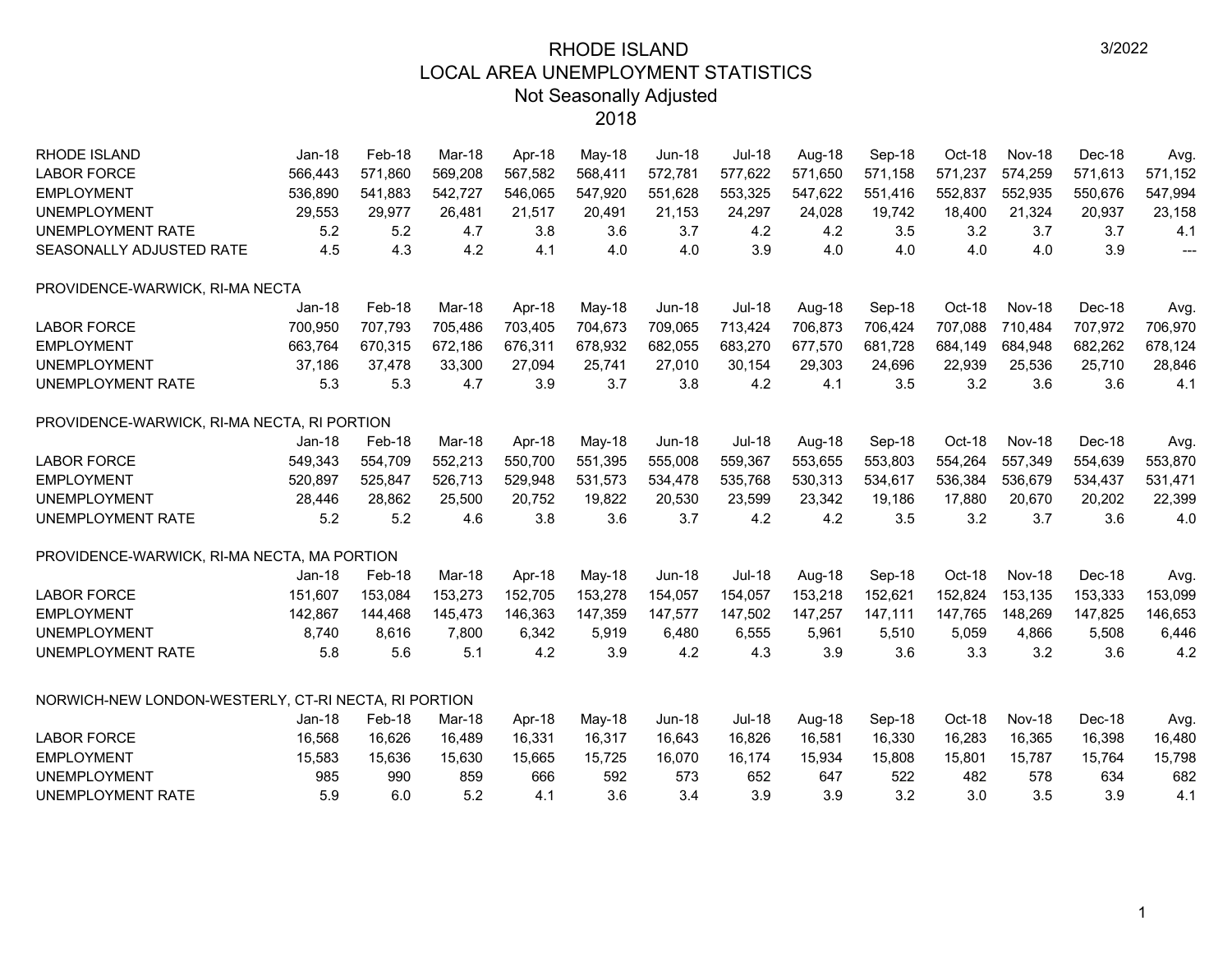| <b>BARRINGTON</b>        | <b>Jan-18</b> | Feb-18 | Mar-18 | Apr-18 | May-18 | <b>Jun-18</b> | <b>Jul-18</b> | Aug-18 | Sep-18 | Oct-18 | Nov-18        | Dec-18 | Avg.   |
|--------------------------|---------------|--------|--------|--------|--------|---------------|---------------|--------|--------|--------|---------------|--------|--------|
| <b>LABOR FORCE</b>       | 8,472         | 8,563  | 8,529  | 8,536  | 8,565  | 8,628         | 8,673         | 8,590  | 8,648  | 8,648  | 8,680         | 8,623  | 8,597  |
| <b>EMPLOYMENT</b>        | 8,186         | 8,263  | 8,277  | 8,328  | 8,353  | 8,399         | 8,419         | 8,334  | 8,401  | 8,429  | 8,434         | 8,398  | 8,352  |
| <b>UNEMPLOYMENT</b>      | 286           | 300    | 252    | 208    | 212    | 229           | 254           | 256    | 247    | 219    | 246           | 225    | 245    |
| <b>UNEMPLOYMENT RATE</b> | 3.4           | 3.5    | 3.0    | 2.4    | 2.5    | 2.7           | 2.9           | 3.0    | 2.9    | 2.5    | 2.8           | 2.6    | 2.8    |
| <b>BRISTOL</b>           | $Jan-18$      | Feb-18 | Mar-18 | Apr-18 | May-18 | <b>Jun-18</b> | <b>Jul-18</b> | Aug-18 | Sep-18 | Oct-18 | <b>Nov-18</b> | Dec-18 | Avg.   |
| <b>LABOR FORCE</b>       | 12,262        | 12,366 | 12,322 | 12,252 | 12,266 | 12,341        | 12,454        | 12,282 | 12,296 | 12,307 | 12,388        | 12,300 | 12,320 |
| <b>EMPLOYMENT</b>        | 11,631        | 11,741 | 11,761 | 11,833 | 11,869 | 11,934        | 11,963        | 11,841 | 11,937 | 11,976 | 11,983        | 11,933 | 11,867 |
| <b>UNEMPLOYMENT</b>      | 631           | 625    | 561    | 419    | 397    | 407           | 491           | 441    | 359    | 331    | 405           | 367    | 453    |
| <b>UNEMPLOYMENT RATE</b> | 5.1           | 5.1    | 4.6    | 3.4    | 3.2    | 3.3           | 3.9           | 3.6    | 2.9    | 2.7    | 3.3           | 3.0    | 3.7    |
| <b>BURRILLVILLE</b>      | $Jan-18$      | Feb-18 | Mar-18 | Apr-18 | May-18 | <b>Jun-18</b> | Jul-18        | Aug-18 | Sep-18 | Oct-18 | <b>Nov-18</b> | Dec-18 | Avg.   |
| <b>LABOR FORCE</b>       | 9,404         | 9,480  | 9,448  | 9,394  | 9,393  | 9,441         | 9,563         | 9,479  | 9,446  | 9,446  | 9,491         | 9,479  | 9,456  |
| <b>EMPLOYMENT</b>        | 8,912         | 8,996  | 9,011  | 9,066  | 9,094  | 9,144         | 9,166         | 9.073  | 9,146  | 9,177  | 9,182         | 9,143  | 9,093  |
| <b>UNEMPLOYMENT</b>      | 492           | 484    | 437    | 328    | 299    | 297           | 397           | 406    | 300    | 269    | 309           | 336    | 363    |
| <b>UNEMPLOYMENT RATE</b> | 5.2           | 5.1    | 4.6    | 3.5    | 3.2    | 3.1           | 4.2           | 4.3    | 3.2    | 2.8    | 3.3           | 3.5    | 3.8    |
| <b>CENTRAL FALLS</b>     | Jan-18        | Feb-18 | Mar-18 | Apr-18 | May-18 | <b>Jun-18</b> | <b>Jul-18</b> | Aug-18 | Sep-18 | Oct-18 | <b>Nov-18</b> | Dec-18 | Avg.   |
| <b>LABOR FORCE</b>       | 8,699         | 8,773  | 8,759  | 8.714  | 8,721  | 8,766         | 8,852         | 8,738  | 8,743  | 8,777  | 8,815         | 8,765  | 8,761  |
| <b>EMPLOYMENT</b>        | 8,169         | 8,246  | 8,260  | 8,311  | 8,336  | 8,382         | 8,402         | 8,317  | 8,384  | 8,412  | 8,416         | 8,381  | 8,335  |
| <b>UNEMPLOYMENT</b>      | 530           | 527    | 499    | 403    | 385    | 384           | 450           | 421    | 359    | 365    | 399           | 384    | 426    |
| <b>UNEMPLOYMENT RATE</b> | 6.1           | 6.0    | 5.7    | 4.6    | 4.4    | 4.4           | 5.1           | 4.8    | 4.1    | 4.2    | 4.5           | 4.4    | 4.9    |
| <b>CHARLESTOWN</b>       | $Jan-18$      | Feb-18 | Mar-18 | Apr-18 | May-18 | <b>Jun-18</b> | Jul-18        | Aug-18 | Sep-18 | Oct-18 | Nov-18        | Dec-18 | Avg.   |
| <b>LABOR FORCE</b>       | 4,238         | 4,276  | 4,228  | 4,181  | 4,176  | 4,199         | 4,256         | 4,231  | 4,200  | 4,200  | 4,225         | 4,244  | 4,221  |
| <b>EMPLOYMENT</b>        | 3,964         | 4,002  | 4,009  | 4,033  | 4,046  | 4,068         | 4,078         | 4,036  | 4,069  | 4,082  | 4,084         | 4,067  | 4,045  |
| <b>UNEMPLOYMENT</b>      | 274           | 274    | 219    | 148    | 130    | 131           | 178           | 195    | 131    | 118    | 141           | 177    | 176    |
| <b>UNEMPLOYMENT RATE</b> | 6.5           | 6.4    | 5.2    | 3.5    | 3.1    | 3.1           | 4.2           | 4.6    | 3.1    | 2.8    | 3.3           | 4.2    | 4.2    |
| <b>COVENTRY</b>          | $Jan-18$      | Feb-18 | Mar-18 | Apr-18 | May-18 | <b>Jun-18</b> | <b>Jul-18</b> | Aug-18 | Sep-18 | Oct-18 | <b>Nov-18</b> | Dec-18 | Avg.   |
| <b>LABOR FORCE</b>       | 19,123        | 19,270 | 19,147 | 19,060 | 19,049 | 19,186        | 19,376        | 19,243 | 19,167 | 19,175 | 19,270        | 19,235 | 19,192 |
| <b>EMPLOYMENT</b>        | 18,087        | 18,258 | 18,288 | 18,401 | 18,457 | 18,558        | 18,603        | 18,413 | 18,563 | 18,624 | 18,635        | 18,557 | 18,454 |
| <b>UNEMPLOYMENT</b>      | 1,036         | 1,012  | 859    | 659    | 592    | 628           | 773           | 830    | 604    | 551    | 635           | 678    | 738    |
| <b>UNEMPLOYMENT RATE</b> | 5.4           | 5.3    | 4.5    | 3.5    | 3.1    | 3.3           | 4.0           | 4.3    | 3.2    | 2.9    | 3.3           | 3.5    | 3.8    |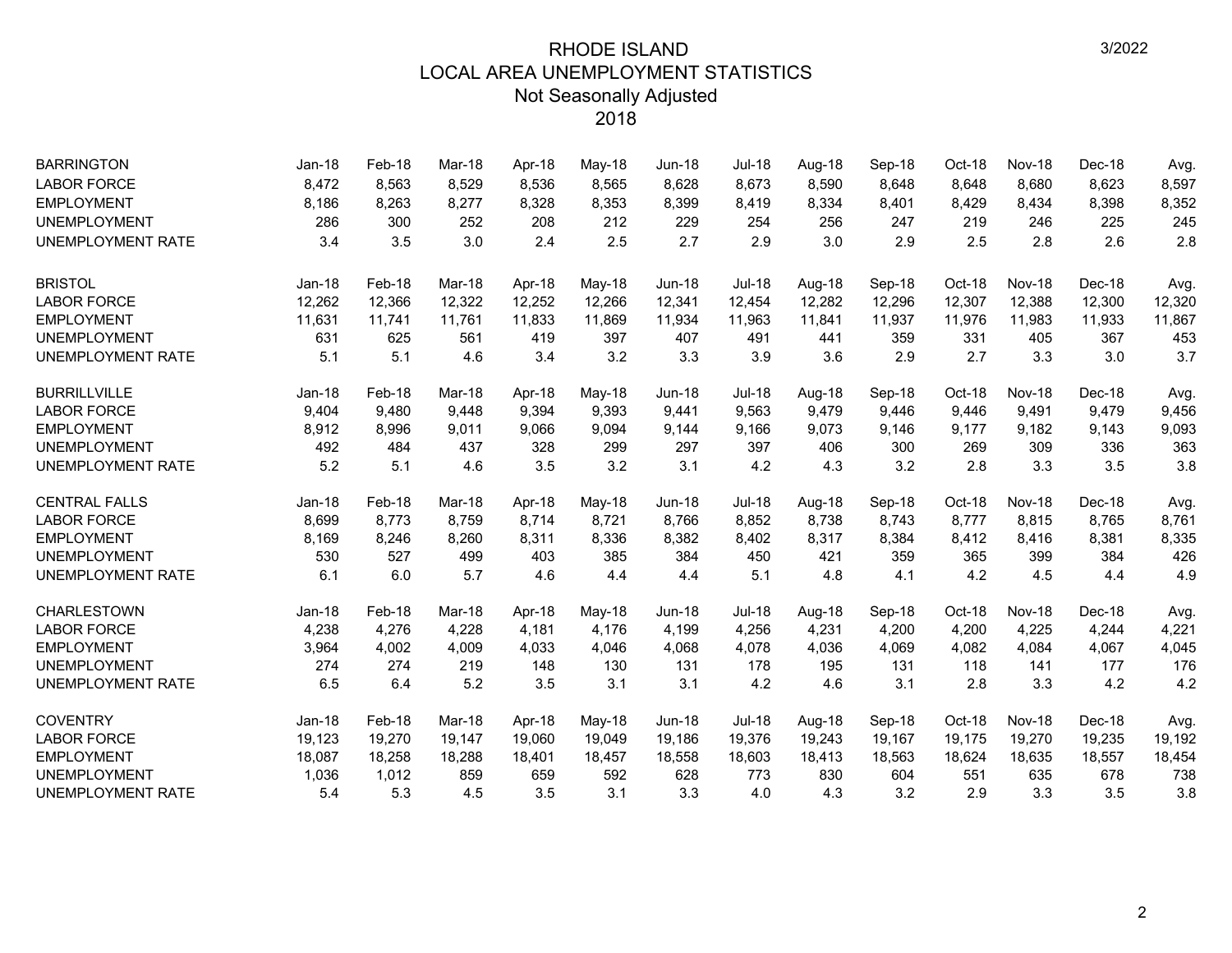| <b>CRANSTON</b>          | $Jan-18$ | Feb-18 | Mar-18 | Apr-18 | May-18   | <b>Jun-18</b> | <b>Jul-18</b> | Aug-18 | Sep-18 | Oct-18 | <b>Nov-18</b> | Dec-18 | Avg.   |
|--------------------------|----------|--------|--------|--------|----------|---------------|---------------|--------|--------|--------|---------------|--------|--------|
| <b>LABOR FORCE</b>       | 42,171   | 42,595 | 42.466 | 42.426 | 42,550   | 42,816        | 43,085        | 42,647 | 42,738 | 42.821 | 43.039        | 42,793 | 42,679 |
| <b>EMPLOYMENT</b>        | 40,171   | 40,553 | 40,619 | 40,869 | 40,994   | 41,218        | 41,318        | 40,897 | 41,229 | 41,365 | 41,388        | 41,215 | 40,986 |
| <b>UNEMPLOYMENT</b>      | 2,000    | 2.042  | 1.847  | 1,557  | 1,556    | 1,598         | 1.767         | 1.750  | 1,509  | 1,456  | 1,651         | 1,578  | 1,693  |
| <b>UNEMPLOYMENT RATE</b> | 4.7      | 4.8    | 4.3    | 3.7    | 3.7      | 3.7           | 4.1           | 4.1    | 3.5    | 3.4    | 3.8           | 3.7    | 4.0    |
| <b>CUMBERLAND</b>        | $Jan-18$ | Feb-18 | Mar-18 | Apr-18 | May-18   | <b>Jun-18</b> | <b>Jul-18</b> | Aug-18 | Sep-18 | Oct-18 | Nov-18        | Dec-18 | Avg.   |
| <b>LABOR FORCE</b>       | 20,222   | 20,408 | 20,310 | 20.266 | 20,282   | 20,413        | 20,583        | 20,383 | 20,393 | 20,434 | 20,528        | 20,441 | 20,388 |
| <b>EMPLOYMENT</b>        | 19,292   | 19,475 | 19,507 | 19,627 | 19,687   | 19,795        | 19,843        | 19,641 | 19,800 | 19,865 | 19,876        | 19,793 | 19,683 |
| <b>UNEMPLOYMENT</b>      | 930      | 933    | 803    | 639    | 595      | 618           | 740           | 742    | 593    | 569    | 652           | 648    | 705    |
| <b>UNEMPLOYMENT RATE</b> | 4.6      | 4.6    | 4.0    | 3.2    | 2.9      | 3.0           | 3.6           | 3.6    | 2.9    | 2.8    | 3.2           | 3.2    | 3.5    |
| <b>EAST GREENWICH</b>    | $Jan-18$ | Feb-18 | Mar-18 | Apr-18 | May-18   | <b>Jun-18</b> | <b>Jul-18</b> | Aug-18 | Sep-18 | Oct-18 | Nov-18        | Dec-18 | Avg.   |
| <b>LABOR FORCE</b>       | 6,965    | 7,041  | 7,005  | 7,011  | 7,016    | 7,068         | 7,129         | 7,055  | 7,061  | 7,055  | 7,103         | 7,056  | 7,047  |
| <b>EMPLOYMENT</b>        | 6,666    | 6,729  | 6,740  | 6,781  | 6,802    | 6,839         | 6,856         | 6,786  | 6,841  | 6,864  | 6,868         | 6,839  | 6,801  |
| <b>UNEMPLOYMENT</b>      | 299      | 312    | 265    | 230    | 214      | 229           | 273           | 269    | 220    | 191    | 235           | 217    | 246    |
| UNEMPLOYMENT RATE        | 4.3      | 4.4    | 3.8    | 3.3    | 3.1      | 3.2           | 3.8           | 3.8    | 3.1    | 2.7    | 3.3           | 3.1    | 3.5    |
| <b>EAST PROVIDENCE</b>   | $Jan-18$ | Feb-18 | Mar-18 | Apr-18 | May-18   | <b>Jun-18</b> | <b>Jul-18</b> | Aug-18 | Sep-18 | Oct-18 | Nov-18        | Dec-18 | Avg.   |
| <b>LABOR FORCE</b>       | 24,859   | 25,093 | 24,998 | 24,898 | 24,910   | 25,060        | 25,288        | 24,992 | 24,970 | 25,029 | 25,195        | 25,138 | 25,036 |
| <b>EMPLOYMENT</b>        | 23,475   | 23,699 | 23,738 | 23,883 | 23,957   | 24,087        | 24,146        | 23,900 | 24,094 | 24,173 | 24,187        | 24,086 | 23,952 |
| <b>UNEMPLOYMENT</b>      | 1,384    | 1,394  | 1,260  | 1,015  | 953      | 973           | 1,142         | 1,092  | 876    | 856    | 1,008         | 1,052  | 1,084  |
| UNEMPLOYMENT RATE        | 5.6      | 5.6    | 5.0    | 4.1    | 3.8      | 3.9           | 4.5           | 4.4    | 3.5    | 3.4    | 4.0           | 4.2    | 4.3    |
| <b>EXETER</b>            | $Jan-18$ | Feb-18 | Mar-18 | Apr-18 | $May-18$ | <b>Jun-18</b> | <b>Jul-18</b> | Aug-18 | Sep-18 | Oct-18 | Nov-18        | Dec-18 | Avg.   |
| <b>LABOR FORCE</b>       | 4,015    | 4,048  | 4,016  | 4,005  | 4,006    | 4,032         | 4,068         | 4,024  | 4,022  | 4,025  | 4,058         | 4,040  | 4,030  |
| <b>EMPLOYMENT</b>        | 3,802    | 3,838  | 3,844  | 3,868  | 3,880    | 3,901         | 3,910         | 3,870  | 3,902  | 3,915  | 3,917         | 3,901  | 3,879  |
| <b>UNEMPLOYMENT</b>      | 213      | 210    | 172    | 137    | 126      | 131           | 158           | 154    | 120    | 110    | 141           | 139    | 151    |
| UNEMPLOYMENT RATE        | 5.3      | 5.2    | 4.3    | 3.4    | 3.1      | 3.2           | 3.9           | 3.8    | 3.0    | 2.7    | 3.5           | 3.4    | 3.7    |
| <b>FOSTER</b>            | $Jan-18$ | Feb-18 | Mar-18 | Apr-18 | May-18   | $Jun-18$      | <b>Jul-18</b> | Aug-18 | Sep-18 | Oct-18 | Nov-18        | Dec-18 | Avg.   |
| <b>LABOR FORCE</b>       | 2,942    | 2,963  | 2,948  | 2,926  | 2,915    | 2,929         | 2,956         | 2,932  | 2,925  | 2,923  | 2,944         | 2,940  | 2,937  |
| <b>EMPLOYMENT</b>        | 2,768    | 2,795  | 2,799  | 2,817  | 2,825    | 2,841         | 2,847         | 2,818  | 2,841  | 2,851  | 2,852         | 2,840  | 2,825  |
| <b>UNEMPLOYMENT</b>      | 174      | 168    | 149    | 109    | 90       | 88            | 109           | 114    | 84     | 72     | 92            | 100    | 112    |
| UNEMPLOYMENT RATE        | 5.9      | 5.7    | 5.1    | 3.7    | 3.1      | 3.0           | 3.7           | 3.9    | 2.9    | 2.5    | 3.1           | 3.4    | 3.8    |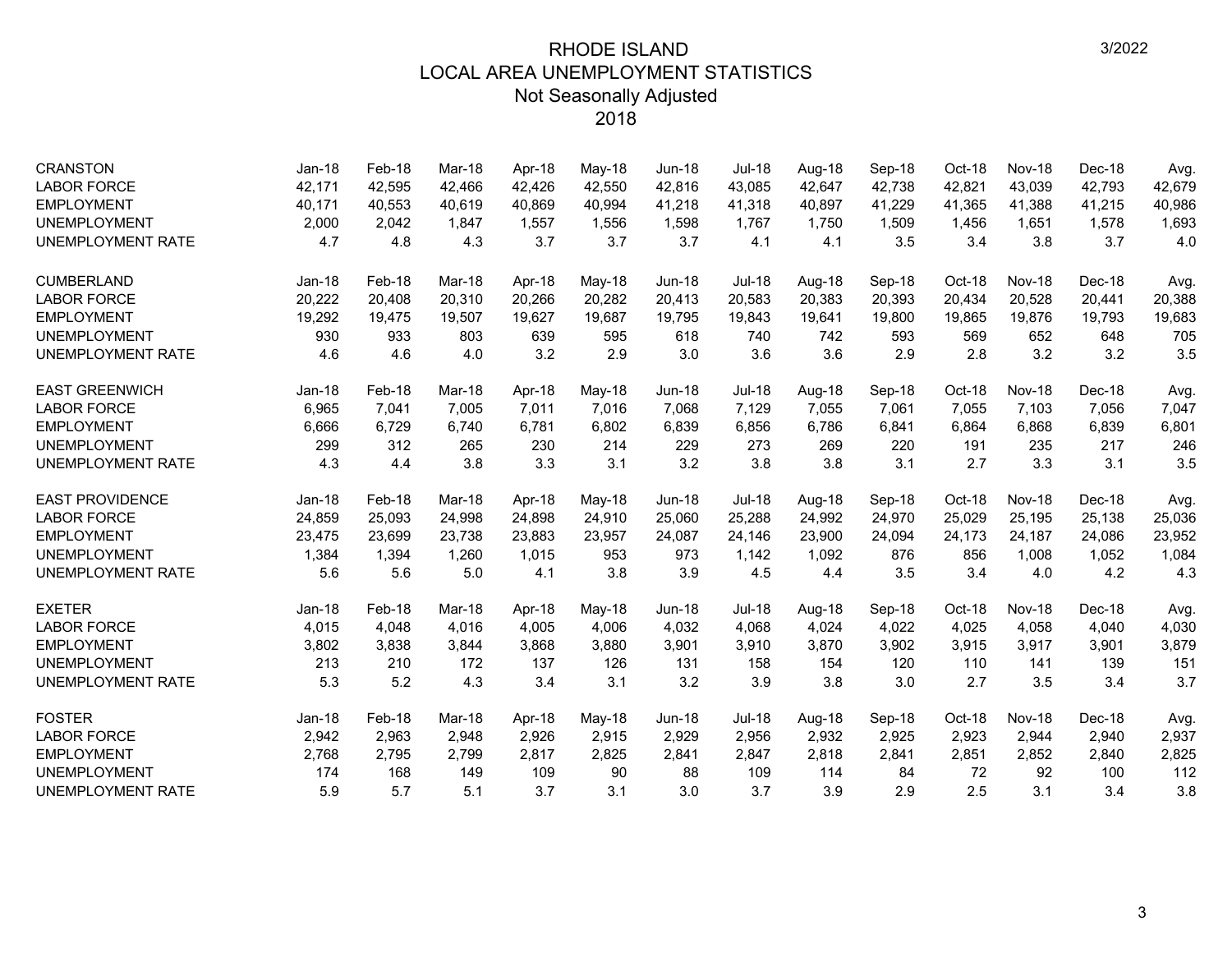| <b>GLOCESTER</b>         | Jan-18   | Feb-18 | Mar-18 | Apr-18 | May-18 | $Jun-18$      | <b>Jul-18</b> | Aug-18 | Sep-18 | Oct-18 | <b>Nov-18</b> | Dec-18 | Avg.   |
|--------------------------|----------|--------|--------|--------|--------|---------------|---------------|--------|--------|--------|---------------|--------|--------|
| <b>LABOR FORCE</b>       | 6,259    | 6,327  | 6,293  | 6,280  | 6,286  | 6,331         | 6,362         | 6,315  | 6,314  | 6,314  | 6,338         | 6,325  | 6,312  |
| <b>EMPLOYMENT</b>        | 5,983    | 6,040  | 6,049  | 6,087  | 6,105  | 6,139         | 6,153         | 6,091  | 6,140  | 6,161  | 6,164         | 6,138  | 6,104  |
| <b>UNEMPLOYMENT</b>      | 276      | 287    | 244    | 193    | 181    | 192           | 209           | 224    | 174    | 153    | 174           | 187    | 208    |
| <b>UNEMPLOYMENT RATE</b> | 4.4      | 4.5    | 3.9    | 3.1    | 2.9    | 3.0           | 3.3           | 3.5    | 2.8    | 2.4    | 2.7           | 3.0    | 3.3    |
| <b>HOPKINTON</b>         | $Jan-18$ | Feb-18 | Mar-18 | Apr-18 | May-18 | $Jun-18$      | <b>Jul-18</b> | Aug-18 | Sep-18 | Oct-18 | Nov-18        | Dec-18 | Avg.   |
| <b>LABOR FORCE</b>       | 4,897    | 4,919  | 4.883  | 4,827  | 4,833  | 4,935         | 5,021         | 4,953  | 4,846  | 4,829  | 4,860         | 4,859  | 4,888  |
| <b>EMPLOYMENT</b>        | 4,643    | 4,659  | 4,657  | 4,667  | 4,685  | 4,788         | 4,819         | 4,748  | 4,710  | 4,708  | 4,704         | 4,697  | 4,707  |
| <b>UNEMPLOYMENT</b>      | 254      | 260    | 226    | 160    | 148    | 147           | 202           | 205    | 136    | 121    | 156           | 162    | 181    |
| <b>UNEMPLOYMENT RATE</b> | 5.2      | 5.3    | 4.6    | 3.3    | 3.1    | 3.0           | 4.0           | 4.1    | 2.8    | 2.5    | 3.2           | 3.3    | 3.7    |
| <b>JAMESTOWN</b>         | Jan-18   | Feb-18 | Mar-18 | Apr-18 | May-18 | <b>Jun-18</b> | <b>Jul-18</b> | Aug-18 | Sep-18 | Oct-18 | Nov-18        | Dec-18 | Avg.   |
| <b>LABOR FORCE</b>       | 3,273    | 3,322  | 3,309  | 3,299  | 3,313  | 3,327         | 3,351         | 3,310  | 3,326  | 3,338  | 3,366         | 3,352  | 3,324  |
| <b>EMPLOYMENT</b>        | 3,169    | 3,199  | 3,205  | 3,224  | 3,234  | 3,252         | 3,260         | 3,226  | 3,253  | 3,263  | 3,265         | 3,252  | 3,234  |
| <b>UNEMPLOYMENT</b>      | 104      | 123    | 104    | 75     | 79     | 75            | 91            | 84     | 73     | 75     | 101           | 100    | 90     |
| <b>UNEMPLOYMENT RATE</b> | 3.2      | 3.7    | 3.1    | 2.3    | 2.4    | 2.3           | 2.7           | 2.5    | 2.2    | 2.2    | 3.0           | 3.0    | 2.7    |
| <b>JOHNSTON</b>          | Jan-18   | Feb-18 | Mar-18 | Apr-18 | May-18 | <b>Jun-18</b> | <b>Jul-18</b> | Aug-18 | Sep-18 | Oct-18 | Nov-18        | Dec-18 | Avg.   |
| <b>LABOR FORCE</b>       | 16,108   | 16,227 | 16,154 | 16,123 | 16,124 | 16,191        | 16,326        | 16,171 | 16,195 | 16,183 | 16,258        | 16,196 | 16,188 |
| <b>EMPLOYMENT</b>        | 15,199   | 15,343 | 15,368 | 15,463 | 15,510 | 15,595        | 15,632        | 15,473 | 15,599 | 15,650 | 15,659        | 15,594 | 15,507 |
| <b>UNEMPLOYMENT</b>      | 909      | 884    | 786    | 660    | 614    | 596           | 694           | 698    | 596    | 533    | 599           | 602    | 681    |
| <b>UNEMPLOYMENT RATE</b> | 5.6      | 5.4    | 4.9    | 4.1    | 3.8    | 3.7           | 4.3           | 4.3    | 3.7    | 3.3    | 3.7           | 3.7    | 4.2    |
| <b>LINCOLN</b>           | $Jan-18$ | Feb-18 | Mar-18 | Apr-18 | May-18 | $Jun-18$      | <b>Jul-18</b> | Aug-18 | Sep-18 | Oct-18 | Nov-18        | Dec-18 | Avg.   |
| <b>LABOR FORCE</b>       | 12,656   | 12,778 | 12.732 | 12,732 | 12,760 | 12,837        | 12,961        | 12,849 | 12,823 | 12,826 | 12.859        | 12,804 | 12,801 |
| <b>EMPLOYMENT</b>        | 12,101   | 12,216 | 12,236 | 12,311 | 12,349 | 12,416        | 12,446        | 12,319 | 12,419 | 12,460 | 12,467        | 12,415 | 12,346 |
| <b>UNEMPLOYMENT</b>      | 555      | 562    | 496    | 421    | 411    | 421           | 515           | 530    | 404    | 366    | 392           | 389    | 455    |
| <b>UNEMPLOYMENT RATE</b> | 4.4      | 4.4    | 3.9    | 3.3    | 3.2    | 3.3           | 4.0           | 4.1    | 3.2    | 2.9    | 3.0           | 3.0    | 3.6    |
| <b>LITTLE COMPTON</b>    | Jan-18   | Feb-18 | Mar-18 | Apr-18 | May-18 | $Jun-18$      | <b>Jul-18</b> | Aug-18 | Sep-18 | Oct-18 | Nov-18        | Dec-18 | Avg.   |
| <b>LABOR FORCE</b>       | 1,921    | 1,943  | 1,928  | 1,915  | 1,916  | 1,930         | 1,939         | 1,919  | 1,931  | 1,938  | 1,936         | 1,945  | 1,930  |
| <b>EMPLOYMENT</b>        | 1,830    | 1,847  | 1,850  | 1,861  | 1,867  | 1,877         | 1,882         | 1,863  | 1,878  | 1,884  | 1,885         | 1,877  | 1,867  |
| <b>UNEMPLOYMENT</b>      | 91       | 96     | 78     | 54     | 49     | 53            | 57            | 56     | 53     | 54     | 51            | 68     | 63     |
| <b>UNEMPLOYMENT RATE</b> | 4.7      | 4.9    | 4.0    | 2.8    | 2.6    | 2.7           | 2.9           | 2.9    | 2.7    | 2.8    | 2.6           | 3.5    | 3.3    |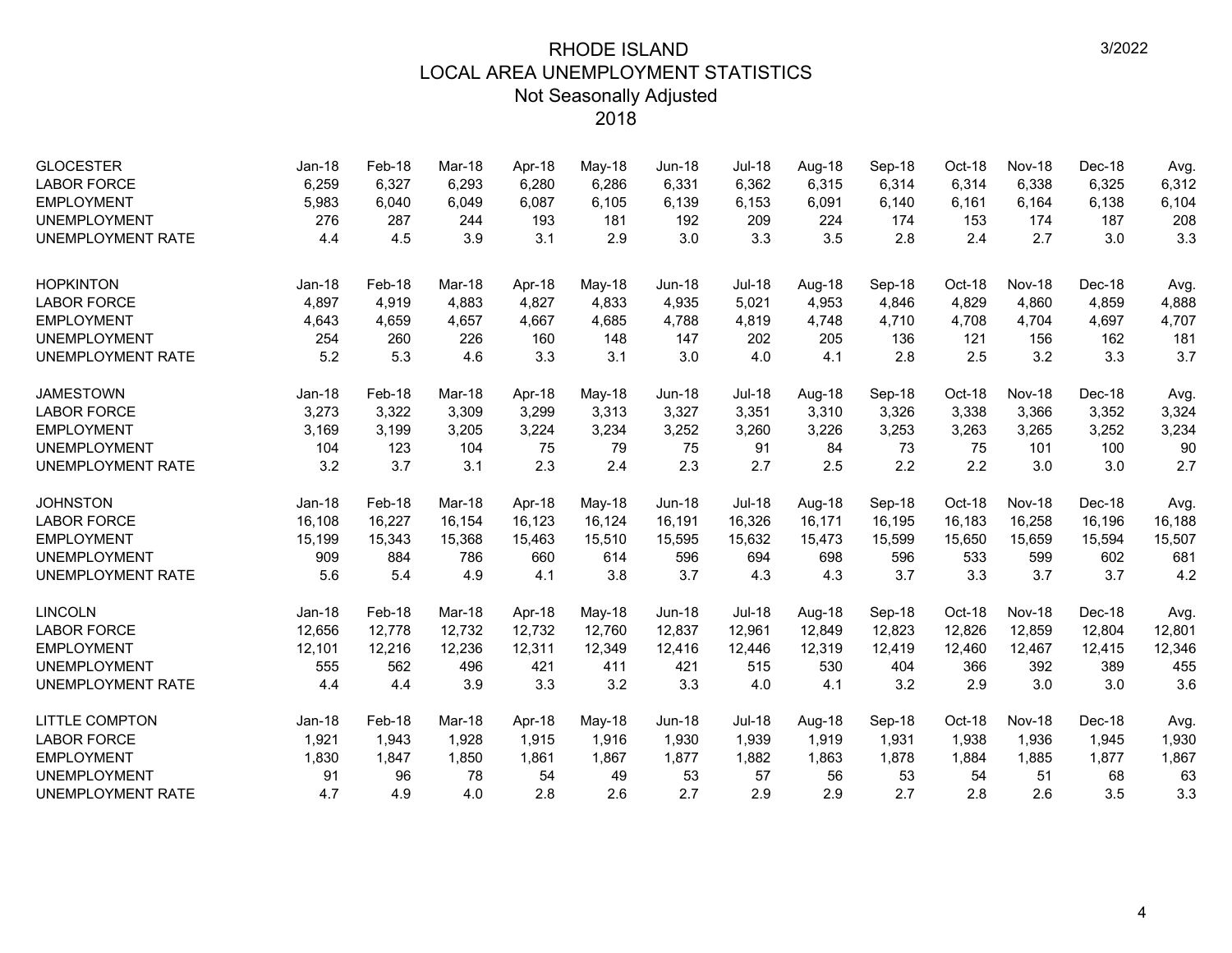| <b>MIDDLETOWN</b>        | $Jan-18$ | Feb-18 | Mar-18 | Apr-18 | May-18 | $Jun-18$      | <b>Jul-18</b> | Aug-18 | Sep-18 | Oct-18 | <b>Nov-18</b> | Dec-18 | Avg.   |
|--------------------------|----------|--------|--------|--------|--------|---------------|---------------|--------|--------|--------|---------------|--------|--------|
| <b>LABOR FORCE</b>       | 8,118    | 8,181  | 8,124  | 8,092  | 8,068  | 8,122         | 8,150         | 8,054  | 8,096  | 8,120  | 8,194         | 8,202  | 8,127  |
| <b>EMPLOYMENT</b>        | 7,681    | 7,754  | 7,767  | 7,815  | 7,839  | 7,881         | 7,900         | 7,820  | 7,883  | 7,909  | 7,914         | 7,881  | 7,837  |
| <b>UNEMPLOYMENT</b>      | 437      | 427    | 357    | 277    | 229    | 241           | 250           | 234    | 213    | 211    | 280           | 321    | 290    |
| <b>UNEMPLOYMENT RATE</b> | 5.4      | 5.2    | 4.4    | 3.4    | 2.8    | 3.0           | 3.1           | 2.9    | 2.6    | 2.6    | 3.4           | 3.9    | 3.6    |
| <b>NARRAGANSETT</b>      | Jan-18   | Feb-18 | Mar-18 | Apr-18 | May-18 | <b>Jun-18</b> | <b>Jul-18</b> | Aug-18 | Sep-18 | Oct-18 | Nov-18        | Dec-18 | Avg.   |
| <b>LABOR FORCE</b>       | 9,125    | 9,229  | 9.185  | 9.190  | 9,213  | 9,250         | 9,277         | 9.169  | 9,258  | 9,275  | 9,308         | 9,292  | 9,231  |
| <b>EMPLOYMENT</b>        | 8,802    | 8,886  | 8,901  | 8,955  | 8,983  | 9,032         | 9,054         | 8,962  | 9,034  | 9,064  | 9,069         | 9,031  | 8,981  |
| <b>UNEMPLOYMENT</b>      | 323      | 343    | 284    | 235    | 230    | 218           | 223           | 207    | 224    | 211    | 239           | 261    | 250    |
| <b>UNEMPLOYMENT RATE</b> | 3.5      | 3.7    | 3.1    | 2.6    | 2.5    | 2.4           | 2.4           | 2.3    | 2.4    | 2.3    | 2.6           | 2.8    | 2.7    |
| <b>NEW SHOREHAM</b>      | Jan-18   | Feb-18 | Mar-18 | Apr-18 | May-18 | $Jun-18$      | <b>Jul-18</b> | Aug-18 | Sep-18 | Oct-18 | Nov-18        | Dec-18 | Avg.   |
| <b>LABOR FORCE</b>       | 531      | 525    | 506    | 552    | 700    | 1,130         | 1,429         | 1,414  | 1,026  | 690    | 546           | 575    | 803    |
| <b>EMPLOYMENT</b>        | 409      | 400    | 384    | 453    | 622    | 1,080         | 1,383         | 1,375  | 992    | 652    | 469           | 475    | 725    |
| <b>UNEMPLOYMENT</b>      | 122      | 125    | 122    | 99     | 78     | 50            | 46            | 39     | 34     | 38     | 77            | 100    | 78     |
| <b>UNEMPLOYMENT RATE</b> | 23.0     | 23.8   | 24.1   | 17.9   | 11.1   | 4.4           | 3.2           | 2.8    | 3.3    | 5.5    | 14.1          | 17.4   | 9.7    |
| <b>NEWPORT</b>           | $Jan-18$ | Feb-18 | Mar-18 | Apr-18 | May-18 | <b>Jun-18</b> | <b>Jul-18</b> | Aug-18 | Sep-18 | Oct-18 | Nov-18        | Dec-18 | Avg.   |
| <b>LABOR FORCE</b>       | 14,105   | 14,248 | 14,133 | 14,049 | 14,016 | 14,090        | 14,150        | 13,994 | 14,048 | 14,061 | 14,214        | 14,173 | 14,106 |
| <b>EMPLOYMENT</b>        | 13,355   | 13,482 | 13,504 | 13,587 | 13,629 | 13,704        | 13,737        | 13,597 | 13,707 | 13,752 | 13,760        | 13,702 | 13,626 |
| <b>UNEMPLOYMENT</b>      | 750      | 766    | 629    | 462    | 387    | 386           | 413           | 397    | 341    | 309    | 454           | 471    | 480    |
| <b>UNEMPLOYMENT RATE</b> | 5.3      | 5.4    | 4.5    | 3.3    | 2.8    | 2.7           | 2.9           | 2.8    | 2.4    | 2.2    | 3.2           | 3.3    | 3.4    |
| <b>NORTH KINGSTOWN</b>   | $Jan-18$ | Feb-18 | Mar-18 | Apr-18 | May-18 | <b>Jun-18</b> | <b>Jul-18</b> | Aug-18 | Sep-18 | Oct-18 | Nov-18        | Dec-18 | Avg.   |
| <b>LABOR FORCE</b>       | 14,934   | 15,098 | 15,044 | 15,011 | 15,053 | 15,132        | 15,183        | 15,036 | 15,125 | 15,147 | 15,217        | 15,150 | 15,094 |
| <b>EMPLOYMENT</b>        | 14,319   | 14,455 | 14,479 | 14,568 | 14,613 | 14,693        | 14,728        | 14,578 | 14,697 | 14,745 | 14,753        | 14,692 | 14,610 |
| <b>UNEMPLOYMENT</b>      | 615      | 643    | 565    | 443    | 440    | 439           | 455           | 458    | 428    | 402    | 464           | 458    | 484    |
| <b>UNEMPLOYMENT RATE</b> | 4.1      | 4.3    | 3.8    | 3.0    | 2.9    | 2.9           | 3.0           | 3.0    | 2.8    | 2.7    | 3.0           | 3.0    | 3.2    |
| NORTH PROVIDENCE         | $Jan-18$ | Feb-18 | Mar-18 | Apr-18 | May-18 | <b>Jun-18</b> | <b>Jul-18</b> | Aug-18 | Sep-18 | Oct-18 | Nov-18        | Dec-18 | Avg.   |
| <b>LABOR FORCE</b>       | 18,420   | 18,589 | 18,484 | 18,509 | 18,546 | 18,682        | 18,806        | 18,579 | 18,603 | 18,582 | 18,663        | 18,611 | 18,589 |
| <b>EMPLOYMENT</b>        | 17,498   | 17,664 | 17,693 | 17,802 | 17,857 | 17,954        | 17,998        | 17,814 | 17,959 | 18,018 | 18,028        | 17,953 | 17,853 |
| <b>UNEMPLOYMENT</b>      | 922      | 925    | 791    | 707    | 689    | 728           | 808           | 765    | 644    | 564    | 635           | 658    | 736    |
| <b>UNEMPLOYMENT RATE</b> | 5.0      | 5.0    | 4.3    | 3.8    | 3.7    | 3.9           | 4.3           | 4.1    | 3.5    | 3.0    | 3.4           | 3.5    | 4.0    |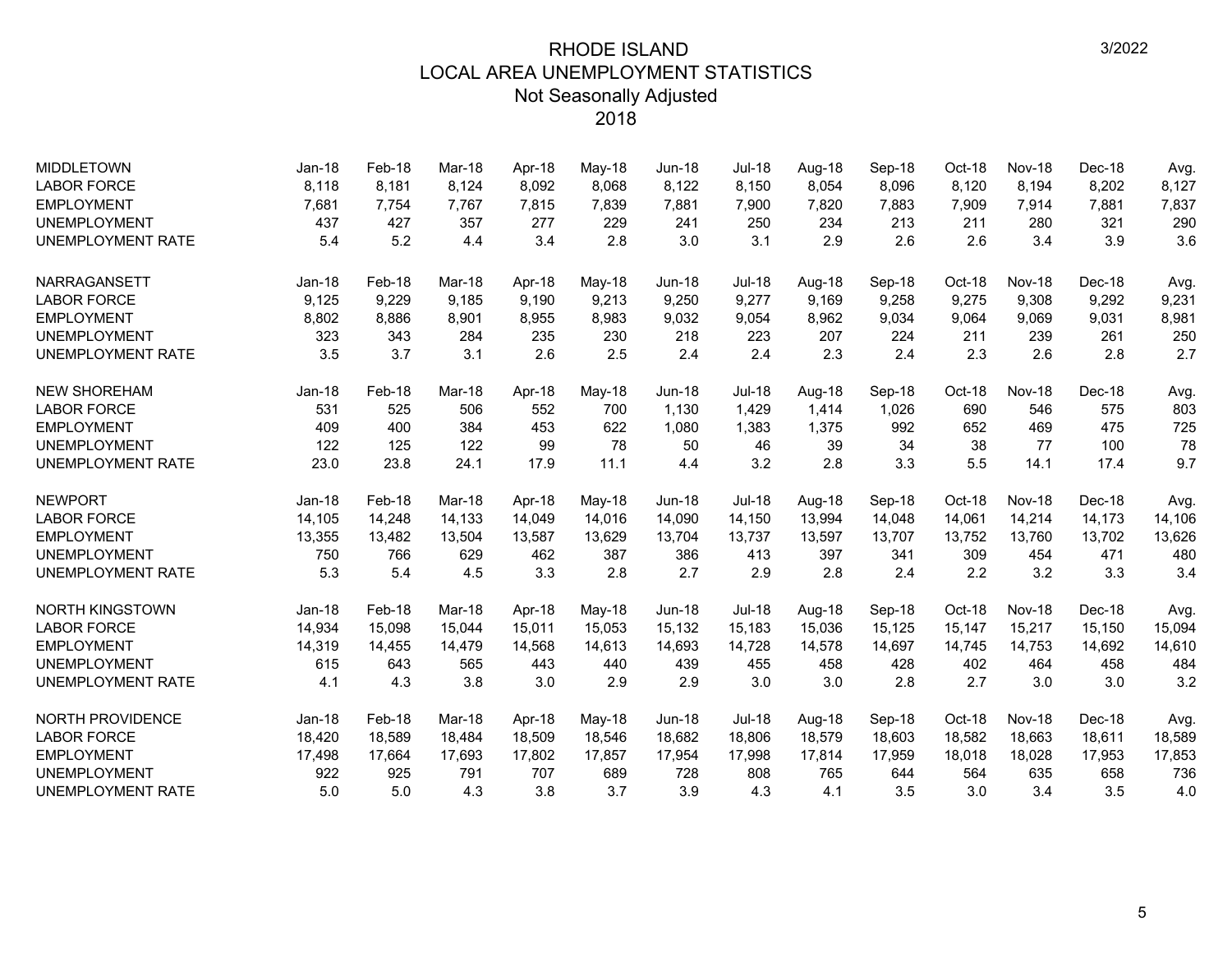| <b>NORTH SMITHFIELD</b>  | Jan-18   | Feb-18 | Mar-18 | Apr-18 | May-18 | <b>Jun-18</b> | <b>Jul-18</b> | Aug-18 | Sep-18 | Oct-18 | Nov-18        | Dec-18 | Avg.   |
|--------------------------|----------|--------|--------|--------|--------|---------------|---------------|--------|--------|--------|---------------|--------|--------|
| <b>LABOR FORCE</b>       | 7,069    | 7,138  | 7.116  | 7.118  | 7,129  | 7,179         | 7,206         | 7,140  | 7.160  | 7,158  | 7,187         | 7,132  | 7,145  |
| <b>EMPLOYMENT</b>        | 6,765    | 6,830  | 6,841  | 6,883  | 6,904  | 6,942         | 6,958         | 6,888  | 6,943  | 6,966  | 6,970         | 6,941  | 6,903  |
| <b>UNEMPLOYMENT</b>      | 304      | 308    | 275    | 235    | 225    | 237           | 248           | 252    | 217    | 192    | 217           | 191    | 242    |
| <b>UNEMPLOYMENT RATE</b> | 4.3      | 4.3    | 3.9    | 3.3    | 3.2    | 3.3           | 3.4           | 3.5    | 3.0    | 2.7    | 3.0           | 2.7    | 3.4    |
| <b>PAWTUCKET</b>         | $Jan-18$ | Feb-18 | Mar-18 | Apr-18 | May-18 | $Jun-18$      | <b>Jul-18</b> | Aug-18 | Sep-18 | Oct-18 | Nov-18        | Dec-18 | Avg.   |
| <b>LABOR FORCE</b>       | 37,185   | 37,513 | 37,331 | 37,253 | 37,334 | 37,578        | 37,904        | 37,503 | 37,505 | 37,579 | 37,778        | 37,565 | 37,502 |
| <b>EMPLOYMENT</b>        | 35,072   | 35,405 | 35,463 | 35,681 | 35,790 | 35,986        | 36,073        | 35,705 | 35,995 | 36,114 | 36,134        | 35,983 | 35,783 |
| <b>UNEMPLOYMENT</b>      | 2,113    | 2,108  | 1,868  | 1,572  | 1,544  | 1,592         | 1,831         | 1,798  | 1,510  | 1,465  | 1,644         | 1,582  | 1,719  |
| <b>UNEMPLOYMENT RATE</b> | 5.7      | 5.6    | 5.0    | 4.2    | 4.1    | 4.2           | 4.8           | 4.8    | 4.0    | 3.9    | 4.4           | 4.2    | 4.6    |
| <b>PORTSMOUTH</b>        | Jan-18   | Feb-18 | Mar-18 | Apr-18 | May-18 | $Jun-18$      | <b>Jul-18</b> | Aug-18 | Sep-18 | Oct-18 | Nov-18        | Dec-18 | Avg.   |
| <b>LABOR FORCE</b>       | 9,048    | 9,135  | 9,066  | 9,025  | 9,004  | 9,043         | 9,090         | 9,040  | 9,044  | 9,050  | 9,125         | 9,105  | 9,065  |
| <b>EMPLOYMENT</b>        | 8,557    | 8,638  | 8,653  | 8,706  | 8,732  | 8,780         | 8,801         | 8,712  | 8,782  | 8,811  | 8,816         | 8,779  | 8,731  |
| <b>UNEMPLOYMENT</b>      | 491      | 497    | 413    | 319    | 272    | 263           | 289           | 328    | 262    | 239    | 309           | 326    | 334    |
| <b>UNEMPLOYMENT RATE</b> | 5.4      | 5.4    | 4.6    | 3.5    | 3.0    | 2.9           | 3.2           | 3.6    | 2.9    | 2.6    | 3.4           | 3.6    | 3.7    |
| <b>PROVIDENCE</b>        | Jan-18   | Feb-18 | Mar-18 | Apr-18 | May-18 | <b>Jun-18</b> | <b>Jul-18</b> | Aug-18 | Sep-18 | Oct-18 | <b>Nov-18</b> | Dec-18 | Avg.   |
| <b>LABOR FORCE</b>       | 88,185   | 89,179 | 88,887 | 88,454 | 88,645 | 89,458        | 90,243        | 89,192 | 89,038 | 89,017 | 89,626        | 88,873 | 89,067 |
| <b>EMPLOYMENT</b>        | 82,875   | 83,663 | 83,801 | 84,315 | 84,574 | 85,036        | 85,241        | 84,373 | 85,058 | 85,339 | 85,386        | 85,030 | 84,558 |
| <b>UNEMPLOYMENT</b>      | 5,310    | 5,516  | 5,086  | 4,139  | 4,071  | 4,422         | 5,002         | 4,819  | 3,980  | 3,678  | 4,240         | 3,843  | 4,509  |
| <b>UNEMPLOYMENT RATE</b> | 6.0      | 6.2    | 5.7    | 4.7    | 4.6    | 4.9           | 5.5           | 5.4    | 4.5    | 4.1    | 4.7           | 4.3    | 5.1    |
| <b>RICHMOND</b>          | Jan-18   | Feb-18 | Mar-18 | Apr-18 | May-18 | <b>Jun-18</b> | <b>Jul-18</b> | Aug-18 | Sep-18 | Oct-18 | Nov-18        | Dec-18 | Avg.   |
| <b>LABOR FORCE</b>       | 4,363    | 4,405  | 4,385  | 4,364  | 4,383  | 4,413         | 4,451         | 4,417  | 4,411  | 4,413  | 4,436         | 4,421  | 4,406  |
| <b>EMPLOYMENT</b>        | 4,203    | 4,243  | 4,250  | 4,277  | 4,290  | 4,313         | 4,323         | 4,279  | 4,314  | 4,328  | 4,331         | 4,313  | 4,289  |
| <b>UNEMPLOYMENT</b>      | 160      | 162    | 135    | 87     | 93     | 100           | 128           | 138    | 97     | 85     | 105           | 108    | 117    |
| <b>UNEMPLOYMENT RATE</b> | 3.7      | 3.7    | 3.1    | 2.0    | 2.1    | 2.3           | 2.9           | 3.1    | 2.2    | 1.9    | 2.4           | 2.4    | 2.7    |
| <b>SCITUATE</b>          | $Jan-18$ | Feb-18 | Mar-18 | Apr-18 | May-18 | <b>Jun-18</b> | <b>Jul-18</b> | Aug-18 | Sep-18 | Oct-18 | Nov-18        | Dec-18 | Avg.   |
| <b>LABOR FORCE</b>       | 6,354    | 6,421  | 6,379  | 6,377  | 6,375  | 6,422         | 6,462         | 6,410  | 6,399  | 6,418  | 6,453         | 6,414  | 6,407  |
| <b>EMPLOYMENT</b>        | 6,034    | 6,091  | 6,101  | 6,139  | 6,158  | 6,191         | 6,206         | 6,143  | 6,193  | 6,213  | 6,217         | 6,191  | 6,156  |
| <b>UNEMPLOYMENT</b>      | 320      | 330    | 278    | 238    | 217    | 231           | 256           | 267    | 206    | 205    | 236           | 223    | 251    |
| <b>UNEMPLOYMENT RATE</b> | 5.0      | 5.1    | 4.4    | 3.7    | 3.4    | 3.6           | 4.0           | 4.2    | 3.2    | 3.2    | 3.7           | 3.5    | 3.9    |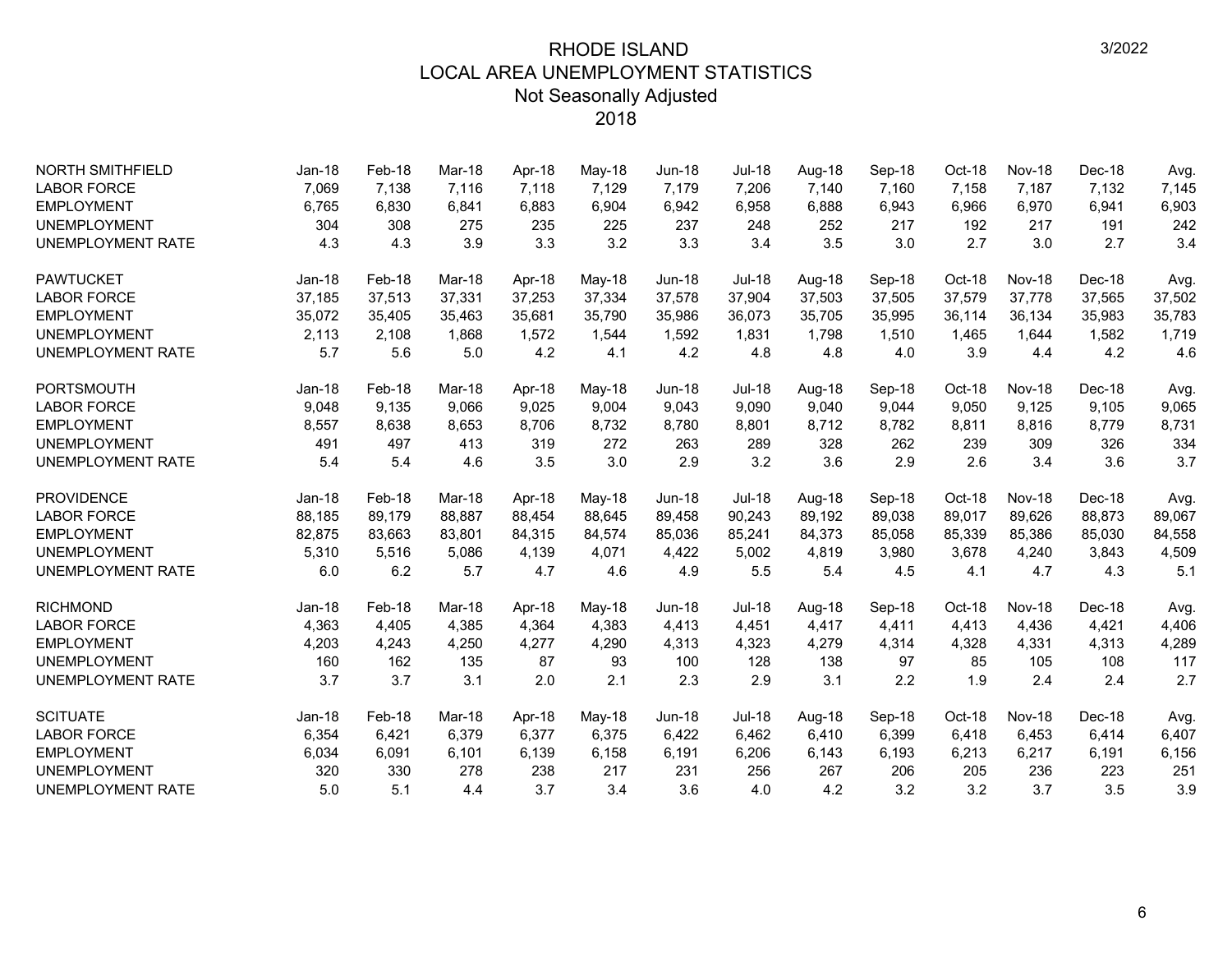| <b>SMITHFIELD</b>        | $Jan-18$ | Feb-18 | Mar-18 | Apr-18 | May-18 | <b>Jun-18</b> | Jul-18        | Aug-18 | Sep-18 | Oct-18 | <b>Nov-18</b> | Dec-18 | Avg.   |
|--------------------------|----------|--------|--------|--------|--------|---------------|---------------|--------|--------|--------|---------------|--------|--------|
| <b>LABOR FORCE</b>       | 11,628   | 11,721 | 11,689 | 11,629 | 11,664 | 11,759        | 11,857        | 11,740 | 11,723 | 11,727 | 11,787        | 11,696 | 11,718 |
| <b>EMPLOYMENT</b>        | 11,072   | 11,177 | 11,195 | 11,264 | 11,298 | 11,360        | 11,388        | 11,272 | 11,363 | 11,401 | 11,407        | 11,359 | 11,296 |
| <b>UNEMPLOYMENT</b>      | 556      | 544    | 494    | 365    | 366    | 399           | 469           | 468    | 360    | 326    | 380           | 337    | 422    |
| <b>UNEMPLOYMENT RATE</b> | 4.8      | 4.6    | 4.2    | 3.1    | 3.1    | 3.4           | 4.0           | 4.0    | 3.1    | 2.8    | 3.2           | 2.9    | 3.6    |
| <b>SOUTH KINGSTOWN</b>   | $Jan-18$ | Feb-18 | Mar-18 | Apr-18 | May-18 | <b>Jun-18</b> | <b>Jul-18</b> | Aug-18 | Sep-18 | Oct-18 | Nov-18        | Dec-18 | Avg.   |
| <b>LABOR FORCE</b>       | 16,687   | 16,914 | 16,858 | 16,723 | 16,787 | 16,929        | 17,120        | 16,921 | 16,856 | 16,846 | 17,015        | 16,822 | 16,874 |
| <b>EMPLOYMENT</b>        | 15,951   | 16,102 | 16,129 | 16,228 | 16,278 | 16,367        | 16,406        | 16,239 | 16,371 | 16,425 | 16,434        | 16,365 | 16,275 |
| <b>UNEMPLOYMENT</b>      | 736      | 812    | 729    | 495    | 509    | 562           | 714           | 682    | 485    | 421    | 581           | 457    | 599    |
| <b>UNEMPLOYMENT RATE</b> | 4.4      | 4.8    | 4.3    | 3.0    | 3.0    | 3.3           | 4.2           | 4.0    | 2.9    | 2.5    | 3.4           | 2.7    | 3.5    |
| <b>TIVERTON</b>          | Jan-18   | Feb-18 | Mar-18 | Apr-18 | May-18 | <b>Jun-18</b> | <b>Jul-18</b> | Aug-18 | Sep-18 | Oct-18 | <b>Nov-18</b> | Dec-18 | Avg.   |
| <b>LABOR FORCE</b>       | 8,920    | 8,977  | 8,900  | 8,888  | 8,869  | 8,935         | 9,013         | 8,941  | 8,914  | 8,904  | 8,957         | 8,947  | 8,931  |
| <b>EMPLOYMENT</b>        | 8,402    | 8,482  | 8,496  | 8,548  | 8,574  | 8,621         | 8,642         | 8,554  | 8,623  | 8,652  | 8,656         | 8,620  | 8,573  |
| <b>UNEMPLOYMENT</b>      | 518      | 495    | 404    | 340    | 295    | 314           | 371           | 387    | 291    | 252    | 301           | 327    | 358    |
| <b>UNEMPLOYMENT RATE</b> | 5.8      | 5.5    | 4.5    | 3.8    | 3.3    | 3.5           | 4.1           | 4.3    | 3.3    | 2.8    | 3.4           | 3.7    | 4.0    |
| <b>WARREN</b>            | Jan-18   | Feb-18 | Mar-18 | Apr-18 | May-18 | <b>Jun-18</b> | <b>Jul-18</b> | Aug-18 | Sep-18 | Oct-18 | Nov-18        | Dec-18 | Avg.   |
| <b>LABOR FORCE</b>       | 5,793    | 5,821  | 5,797  | 5,765  | 5,763  | 5,800         | 5,837         | 5.770  | 5,785  | 5,805  | 5,825         | 5,814  | 5,798  |
| <b>EMPLOYMENT</b>        | 5,462    | 5,514  | 5,523  | 5,557  | 5,574  | 5,605         | 5,618         | 5,561  | 5,606  | 5,625  | 5,628         | 5,604  | 5,573  |
| <b>UNEMPLOYMENT</b>      | 331      | 307    | 274    | 208    | 189    | 195           | 219           | 209    | 179    | 180    | 197           | 210    | 225    |
| <b>UNEMPLOYMENT RATE</b> | 5.7      | 5.3    | 4.7    | 3.6    | 3.3    | 3.4           | 3.8           | 3.6    | 3.1    | 3.1    | 3.4           | 3.6    | 3.9    |
| <b>WARWICK</b>           | $Jan-18$ | Feb-18 | Mar-18 | Apr-18 | May-18 | <b>Jun-18</b> | <b>Jul-18</b> | Aug-18 | Sep-18 | Oct-18 | Nov-18        | Dec-18 | Avg.   |
| <b>LABOR FORCE</b>       | 46,425   | 46,911 | 46,688 | 46,722 | 46,814 | 47,067        | 47,382        | 46,923 | 47,021 | 47,122 | 47,270        | 47,048 | 46,950 |
| <b>EMPLOYMENT</b>        | 44,422   | 44,844 | 44,918 | 45,193 | 45,332 | 45,580        | 45,690        | 45,225 | 45,592 | 45,742 | 45,768        | 45,576 | 45,324 |
| <b>UNEMPLOYMENT</b>      | 2,003    | 2,067  | 1,770  | 1,529  | 1,482  | 1,487         | 1,692         | 1,698  | 1,429  | 1,380  | 1,502         | 1,472  | 1,626  |
| <b>UNEMPLOYMENT RATE</b> | 4.3      | 4.4    | 3.8    | 3.3    | 3.2    | 3.2           | 3.6           | 3.6    | 3.0    | 2.9    | 3.2           | 3.1    | 3.5    |
| <b>WEST GREENWICH</b>    | Jan-18   | Feb-18 | Mar-18 | Apr-18 | May-18 | <b>Jun-18</b> | <b>Jul-18</b> | Aug-18 | Sep-18 | Oct-18 | <b>Nov-18</b> | Dec-18 | Avg.   |
| <b>LABOR FORCE</b>       | 3,377    | 3,419  | 3,400  | 3,392  | 3,390  | 3,407         | 3,448         | 3,424  | 3,410  | 3,403  | 3,432         | 3,403  | 3,409  |
| <b>EMPLOYMENT</b>        | 3,216    | 3,247  | 3,252  | 3,272  | 3,282  | 3,300         | 3,308         | 3,275  | 3,301  | 3,312  | 3,314         | 3,300  | 3,282  |
| <b>UNEMPLOYMENT</b>      | 161      | 172    | 148    | 120    | 108    | 107           | 140           | 149    | 109    | 91     | 118           | 103    | 127    |
| <b>UNEMPLOYMENT RATE</b> | 4.8      | 5.0    | 4.4    | 3.5    | 3.2    | 3.1           | 4.1           | 4.4    | 3.2    | 2.7    | 3.4           | 3.0    | 3.7    |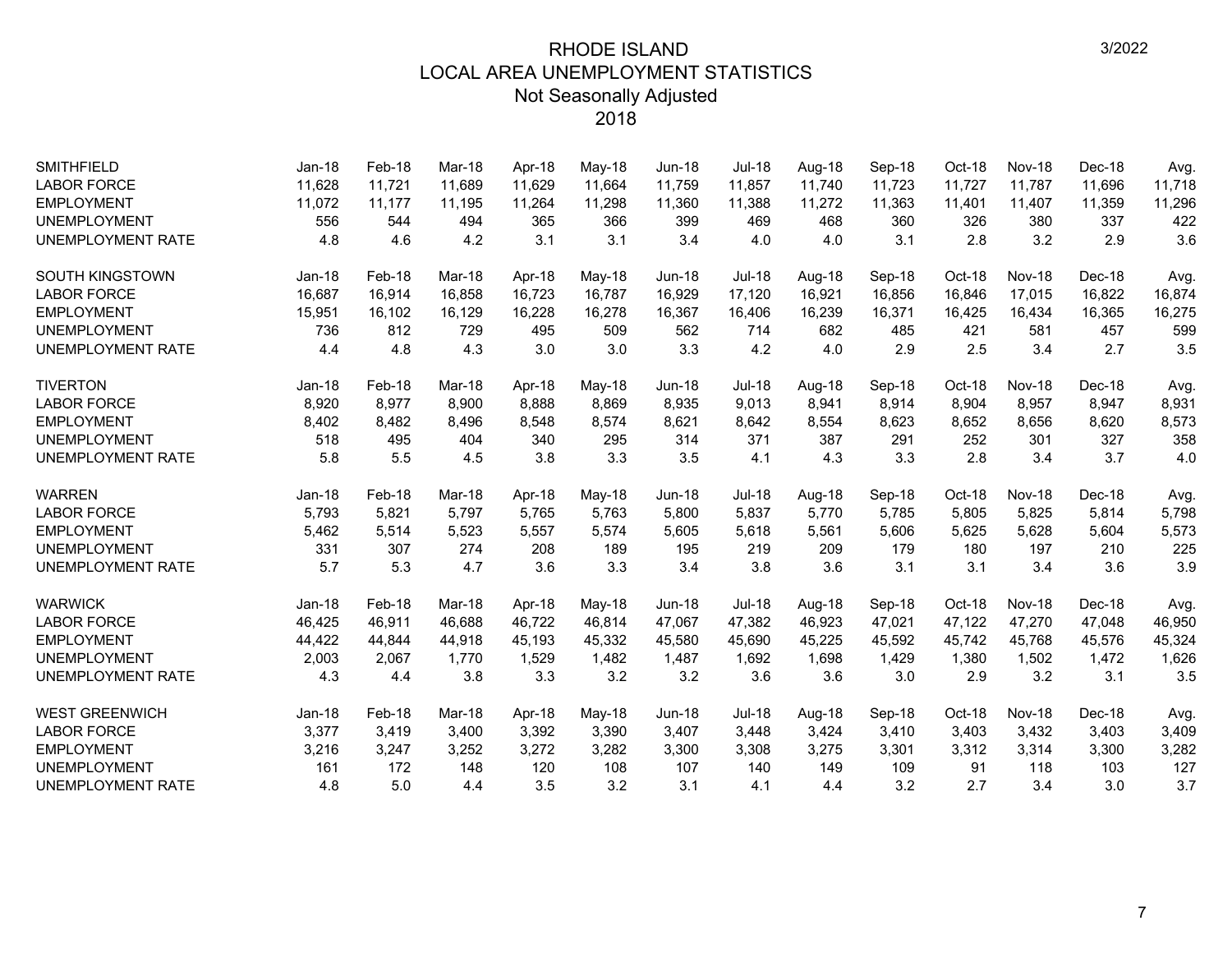| <b>WEST WARWICK</b>      | Jan-18   | Feb-18 | Mar-18 | Apr-18 | May-18 | <b>Jun-18</b> | <b>Jul-18</b> | Aug-18 | Sep-18 | Oct-18 | <b>Nov-18</b> | Dec-18 | Avg.   |
|--------------------------|----------|--------|--------|--------|--------|---------------|---------------|--------|--------|--------|---------------|--------|--------|
| <b>LABOR FORCE</b>       | 16,560   | 16,674 | 16,592 | 16,547 | 16,512 | 16,608        | 16,743        | 16,572 | 16,590 | 16,609 | 16,712        | 16,665 | 16,616 |
| <b>EMPLOYMENT</b>        | 15,609   | 15,757 | 15,783 | 15,880 | 15,929 | 16,016        | 16,054        | 15,891 | 16,020 | 16,073 | 16,082        | 16,014 | 15,926 |
| <b>UNEMPLOYMENT</b>      | 951      | 917    | 809    | 667    | 583    | 592           | 689           | 681    | 570    | 536    | 630           | 651    | 690    |
| <b>UNEMPLOYMENT RATE</b> | 5.7      | 5.5    | 4.9    | 4.0    | 3.5    | 3.6           | 4.1           | 4.1    | 3.4    | 3.2    | 3.8           | 3.9    | 4.2    |
| <b>WESTERLY</b>          | $Jan-18$ | Feb-18 | Mar-18 | Apr-18 | May-18 | <b>Jun-18</b> | <b>Jul-18</b> | Aug-18 | Sep-18 | Oct-18 | <b>Nov-18</b> | Dec-18 | Avg.   |
| <b>LABOR FORCE</b>       | 11,671   | 11,707 | 11,606 | 11,504 | 11,484 | 11,708        | 11,805        | 11,628 | 11,484 | 11,454 | 11,505        | 11,539 | 11,591 |
| <b>EMPLOYMENT</b>        | 10,940   | 10,977 | 10,973 | 10,998 | 11,040 | 11,282        | 11,355        | 11,186 | 11,098 | 11,093 | 11,083        | 11,067 | 11,091 |
| <b>UNEMPLOYMENT</b>      | 731      | 730    | 633    | 506    | 444    | 426           | 450           | 442    | 386    | 361    | 422           | 472    | 500    |
| UNEMPLOYMENT RATE        | 6.3      | 6.2    | 5.5    | 4.4    | 3.9    | 3.6           | 3.8           | 3.8    | 3.4    | 3.2    | 3.7           | 4.1    | 4.3    |
| <b>WOONSOCKET</b>        | $Jan-18$ | Feb-18 | Mar-18 | Apr-18 | May-18 | <b>Jun-18</b> | <b>Jul-18</b> | Aug-18 | Sep-18 | Oct-18 | <b>Nov-18</b> | Dec-18 | Avg.   |
| <b>LABOR FORCE</b>       | 19,459   | 19,659 | 19,561 | 19,575 | 19,581 | 19,639        | 19,824        | 19,669 | 19,616 | 19,585 | 19,656        | 19,628 | 19,621 |
| <b>EMPLOYMENT</b>        | 18,199   | 18,372 | 18,402 | 18,515 | 18,572 | 18,673        | 18,718        | 18,528 | 18,678 | 18,740 | 18,750        | 18,672 | 18,568 |
| <b>UNEMPLOYMENT</b>      | 1,260    | 1,287  | 1,159  | 1,060  | 1,009  | 966           | 1,106         | 1,141  | 938    | 845    | 906           | 956    | 1,053  |
| UNEMPLOYMENT RATE        | 6.5      | 6.5    | 5.9    | 5.4    | 5.2    | 4.9           | 5.6           | 5.8    | 4.8    | 4.3    | 4.6           | 4.9    | 5.4    |
| <b>BRISTOL COUNTY</b>    | $Jan-18$ | Feb-18 | Mar-18 | Apr-18 | May-18 | <b>Jun-18</b> | <b>Jul-18</b> | Aug-18 | Sep-18 | Oct-18 | <b>Nov-18</b> | Dec-18 | Avg.   |
| <b>LABOR FORCE</b>       | 26,527   | 26,750 | 26,648 | 26,553 | 26,594 | 26,769        | 26,964        | 26,642 | 26,729 | 26,760 | 26,893        | 26,737 | 26,714 |
| <b>EMPLOYMENT</b>        | 25,279   | 25,518 | 25,561 | 25,718 | 25,796 | 25,938        | 26,000        | 25,736 | 25,944 | 26,030 | 26,045        | 25,935 | 25,792 |
| <b>UNEMPLOYMENT</b>      | 1,248    | 1,232  | 1,087  | 835    | 798    | 831           | 964           | 906    | 785    | 730    | 848           | 802    | 922    |
| UNEMPLOYMENT RATE        | 4.7      | 4.6    | 4.1    | 3.1    | 3.0    | 3.1           | 3.6           | 3.4    | 2.9    | 2.7    | 3.2           | 3.0    | 3.5    |
| <b>KENT COUNTY</b>       | $Jan-18$ | Feb-18 | Mar-18 | Apr-18 | May-18 | <b>Jun-18</b> | <b>Jul-18</b> | Aug-18 | Sep-18 | Oct-18 | Nov-18        | Dec-18 | Avg.   |
| <b>LABOR FORCE</b>       | 92,450   | 93,315 | 92,832 | 92,732 | 92,781 | 93,336        | 94,078        | 93,217 | 93,249 | 93,364 | 93,787        | 93,407 | 93,212 |
| <b>EMPLOYMENT</b>        | 88,000   | 88,835 | 88,981 | 89,527 | 89,802 | 90,293        | 90,511        | 89,590 | 90,317 | 90,615 | 90,667        | 90,286 | 89,785 |
| <b>UNEMPLOYMENT</b>      | 4,450    | 4,480  | 3,851  | 3,205  | 2,979  | 3,043         | 3,567         | 3,627  | 2,932  | 2,749  | 3,120         | 3,121  | 3,427  |
| UNEMPLOYMENT RATE        | 4.8      | 4.8    | 4.1    | 3.5    | 3.2    | 3.3           | 3.8           | 3.9    | 3.1    | 2.9    | 3.3           | 3.3    | 3.7    |